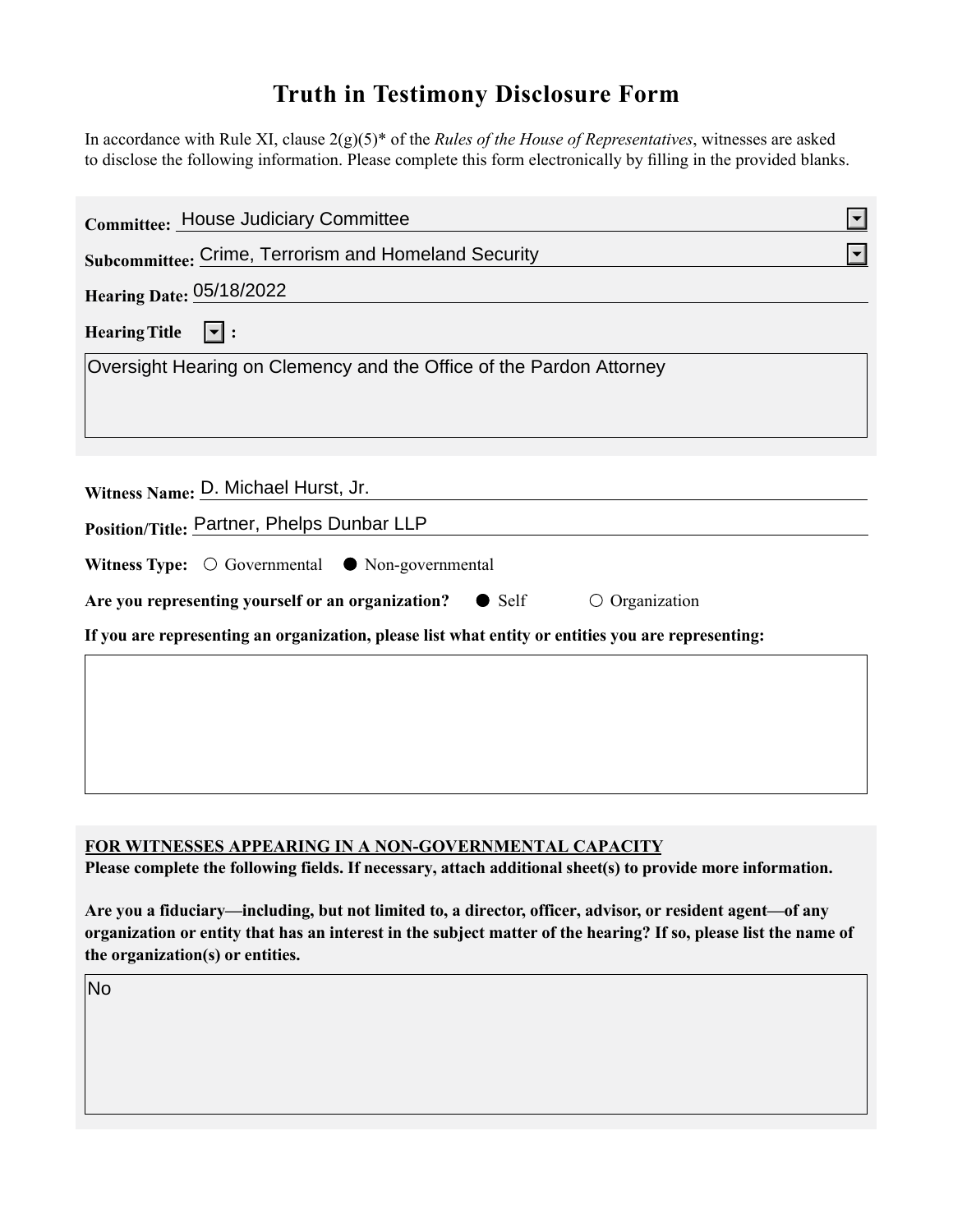**Please list any federal grants or contracts (including subgrants or subcontracts) related to the hearing's subject matter that you, the organization(s) you represent, or entities for which you serve as a fiduciary have received in the past thirty-six months from the date of the hearing. Include the source and amount of each grant or contract.** 

None

**Please list any contracts, grants, or payments originating with a foreign government and related to the hearing's subject that you, the organization(s) you represent, or entities for which you serve as a fiduciary have received in the past thirty-six months from the date of the hearing. Include the amount and country of origin of each contract or payment.** 

None

## **Please complete the following fields. If necessary, attach additional sheet(s) to provide more information.**

 $\exists$  I have attached a written statement of proposed testimony.

 $\subseteq$  I have attached my curriculum vitae or biography.

**\***Rule XI, clause 2(g)(5), of the U.S. House of Representatives provides:

(5)(A) Each committee shall, to the greatest extent practicable, require witnesses who appear before it to submit in advance written statements of proposed testimony and to limit their initial presentations to the committee to brief summaries thereof.

(B) In the case of a witness appearing in a non-governmental capacity, a written statement of proposed testimony shall include— (i) a curriculum vitae; (ii) a disclosure of any Federal grants or contracts, or contracts, grants, or payments originating with a foreign government, received during the past 36 months by the witness or by an entity represented by the witness and related to the subject matter of the hearing; and (iii) a disclosure of whether the witness is a fiduciary (including, but not limited to, a director, officer, advisor, or resident agent) of any organization or entity that has an interest in the subject matter of the hearing.

(C) The disclosure referred to in subdivision (B)(iii) shall include— (i) the amount and source of each Federal grant (or subgrant thereof) or contract (or subcontract thereof) related to the subject matter of the hearing; and (ii) the amount and country of origin of any payment or contract related to the subject matter of the hearing originating with a foreign government.

(D) Such statements, with appropriate redactions to protect the privacy or security of the witness, shall be made publicly available in electronic form 24 hours before the witness appears to the extent practicable, but not later than one day after the witness appears.